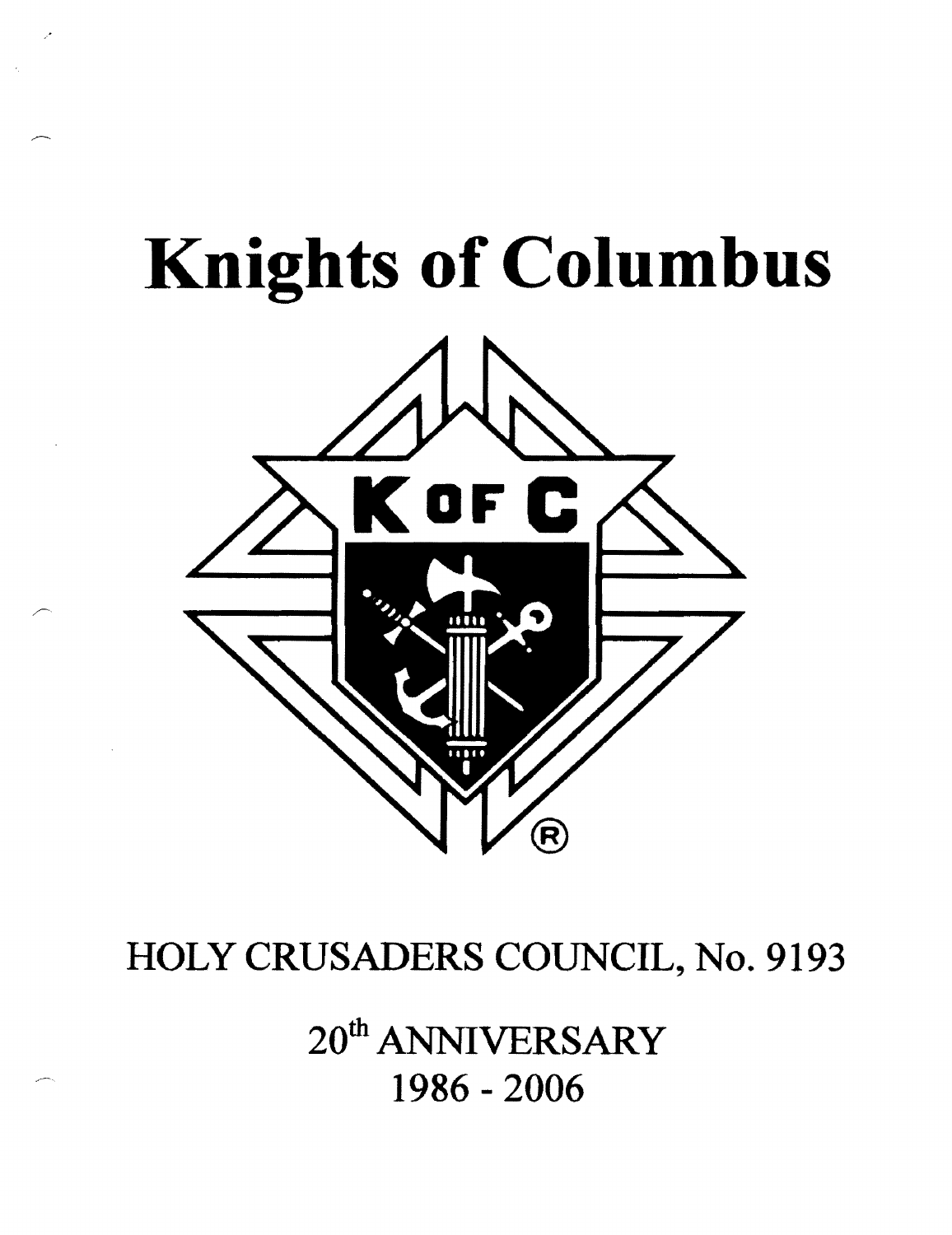#### WELCOME

The Members of this Council are very pleased to celebrate with our families, as well as with each other, the occasion of the Twentieth Anniversary of the founding of Holy Crusaders Council No. 9193. The Knights of Columbus are dedicated to the principles of Charity, Unity, Fraternity and Patriotism. Remaining true to these prineiples, with our Catholie Faith as a guide, is the goal of every Knights of Columbus Council. We believe that we have approaebed this goal in a way in whieh we ean all be proud. It is fitting then, that we pause at this time in our history to remember with pride and a little sadness, the past aehievements of our Couneil, before setting our sights on the important work that lies before us.

The work of every Knights of Columbus Council is accomplished through its standing committees. These are Membership (which includes Recruitment, Retention and Insurance) and Programs (which includes committees that concentrate on Church, Community, Council, Family and Youth Activities). In addition, due to it's timely importance, a special Pro-Life Committee was established to address the issue of abortion. The variety of activities that a Council may be involved in, is only limited by the imagination. The success of these activities is only limited by the dedication of the membership, often with the support of our families. The Supreme Council of the Knights of Columbus requires a minimum ofthirty members before they will issue a charter to establish a new Council. The following is a list of the thirty-six charter members of Holy Crusaders Council No. 9193.

#### CHARTER MEMBERS

| <b>Ernie Aukerman</b>    | <b>Paul Heim</b>        | <b>George McNiff</b>      |
|--------------------------|-------------------------|---------------------------|
| <b>John Brennan</b>      | Paul Heim, Jr.          | <b>Edward Michalak</b>    |
| Peter Brusco             | <b>John Hughes</b>      | <b>John Muldowney</b>     |
| <b>William Burns</b>     | <b>Robert Karcher</b>   | <b>Bernard Murphy</b>     |
| <b>Gabriel Busa</b>      | Robert Kramer           | <b>Thomas Paquette</b>    |
| <b>Joseph Butler</b>     | William LaPorta         | <b>Roger Rhyner</b>       |
| <b>Claude D'Ambrosia</b> | <b>Francis Lafferty</b> | <b>Robert Satterfield</b> |
| <b>Thomas Daniels</b>    | <b>Herbert Maddren</b>  | <b>Edward Schwarz</b>     |
| <b>Frederick Durso</b>   | <b>Joseph Mazzola</b>   | <b>Harry Stumm</b>        |
| <b>Americo Felice</b>    | <b>John McCloskey</b>   | Paul Sweeney, Jr.         |
| <b>George Fuchs</b>      | <b>Ronald McKechney</b> | <b>Harold Traxler</b>     |

#### GROWTH

Our Council has grown from the original 36 charter members to 211 members today. Membership in the Knights of Columbus offers a wide selection of attraetive insurance and financial services. Currently 60% of our Council's active and honorary (115 out of 107) are also insurance members. Overall we have 113 members, including 115 insurance members,99 assoeiate members, 15 inactive members, and 10 honorary life members. Our pertentage of insurance members is the highest in the Southern New Jersey-Delaware region.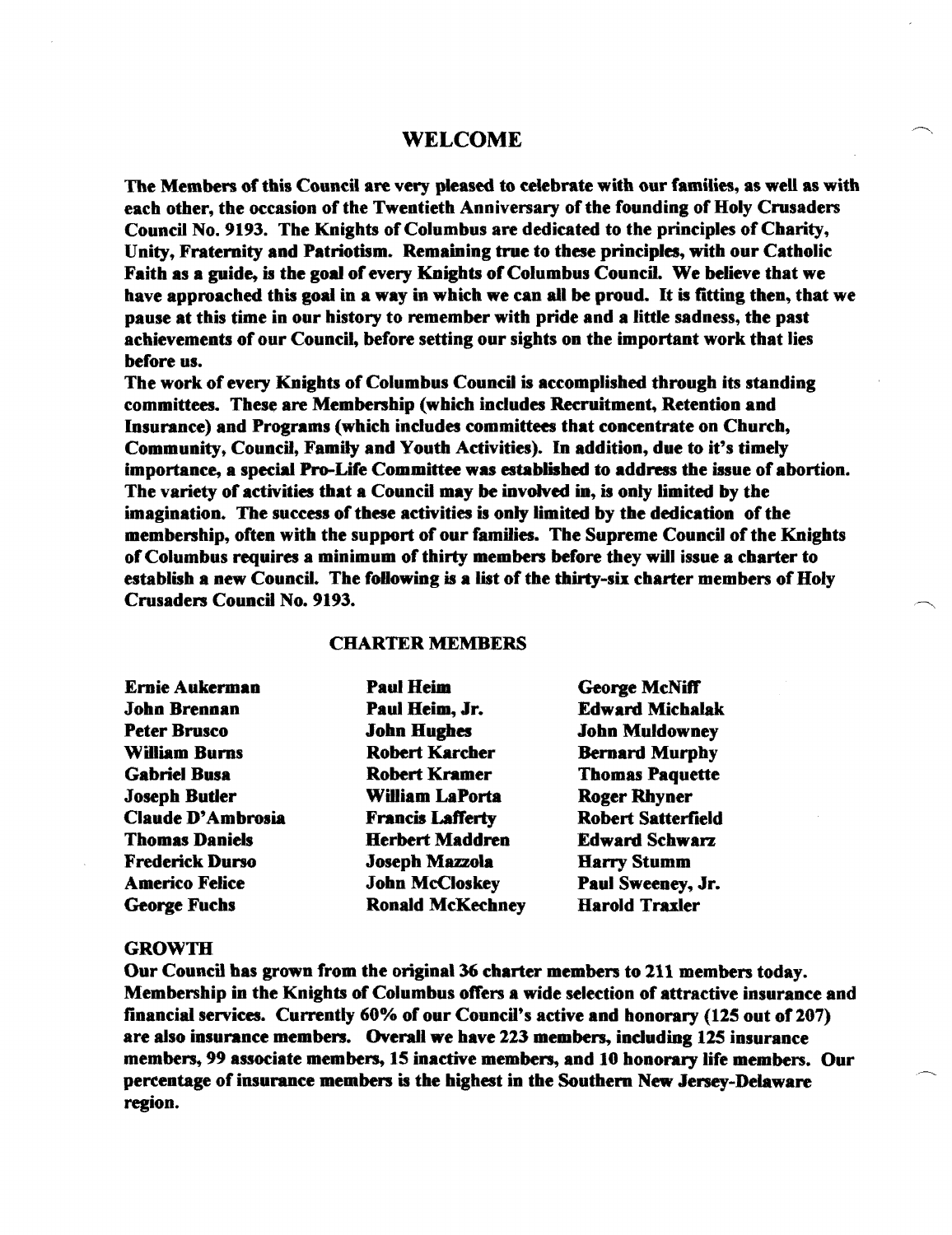#### AWARDS

Our Council has been the recipient of many awards and the most prestigious is the Star Council Award. This award is presented by the Supreme Council to a Council that excels in membership recruitment (Fr. McGivney Award), insurance enrollment (Founder's Award), and programs (Columbian Award). In 20 years, our Council has been awarded this honor 11 times.

#### COUNCIL AWARDS

Family of the Year

Knight of the Year 1987 Bill LaPorta 1988 Herb Maddren 1989 Gus Urbano 1990 Fred Durso 1991 John Gandolfo 1992 Barry Start 1993 Fred Ware 1994 Deacon Henry Custodio 1995 Ernie Aukerman 1996 Joe Dario 1997 Bob Massaro 1998 Bob Vogelsong 1999 Bob Vogelsong 2000 Dan Riiff 2001 John Gandolfo 2002 Ray Zarzecki 2003 Paul Chatburn 2004 Bob Vogelsong 2005 Bob Calabro

**Grand Knights** 

1986-88 Paul Sweeney 1988-90 William J. LaPorta 1990-92 Frederick M. Duno 1992-93 Ernie R. Aukerman 1993-95 John A. Gandolfo, Jr. 1995-97 Barry L. Start 1997-99 Charles D. Nigro 1999-00 Joseph A. Dario 2000-03 Robert L. Vogelsong 2003-05 Paul S. Chatburn 2005- Robert E. Calabro

1988 George Fuchs & Family 1989 Ernie Aukerman & Family 1990 Joe Brady & Family 1991 John Sirolli & Family 1992 Lou Curcio & Family 1993 Joe Pettineo & Family 1994 Roger Rhyner & Family 1995 Ray DuGuay & Family 1996 Tony Cioe & Family 1997 Bob Vogelsong & Family 1998 Roger Rhyner & Family 1999 Joe Dario & Family 2000 John Colaianni & Family 2001 Roger Rhyner & Family 2002 Paul Chatburn & Family 2003 George Fuchs & Family 2004 Dan Riiff & Family 2005 Jim McGovern & Family

> **Honorary Life Members** Msgr. Charles P. Barth Rev. Jeffrey Cesarone Msgr. James Checcio Robert P. Colleluori Rev. Charles B. Conaty Msgr. Joseph DiMauro Albert Frick Joseph A. Pettineo Daniel Riiff Robert J. Schultek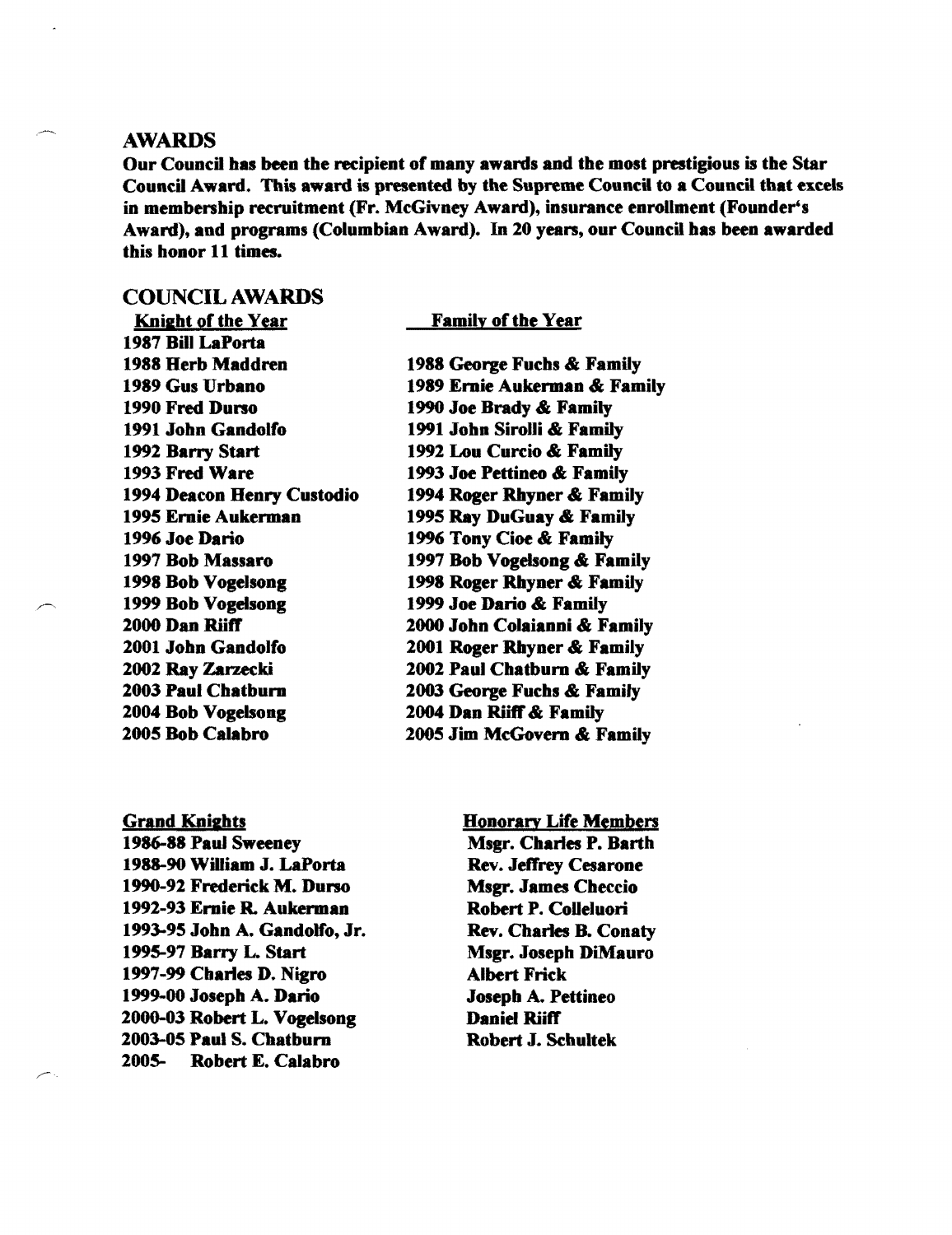### IN MEMORY OF OUR DEPARTED BROTHERS MAY THEY ALWAYS REMAIN IN OUR HEARTS AND IN OUR PRAYERS

 $\mathcal{L}_{\mathcal{A}}$  is a set of the set of  $\mathcal{L}_{\mathcal{A}}$  . In the set of the  $\mathcal{A}$ 

| <b>Louis A. Yutronich</b>   | <b>May 1990</b>      |
|-----------------------------|----------------------|
| Joseph E. Butler            | October 1990         |
| Edward L. Barefoot, Sr.     | <b>August 1992</b>   |
| Gerardo Virallo, Sr.        | <b>August 1993</b>   |
| <b>Bruno M. Vitale</b>      | December 1993        |
| <b>Charles R. Harris</b>    | <b>August 1996</b>   |
| Robert J. Karcher           | November 1996        |
| Ronald A. Dario             | April 1996           |
| <b>Edward P. Daly</b>       | <b>June 1997</b>     |
| <b>Anthony J. Casella</b>   | <b>July 1997</b>     |
| <b>John P. Montemurro</b>   | <b>August 1997</b>   |
| <b>Americo V. Felice</b>    | September 1997       |
| Felix A. Gelasso            | <b>May 1998</b>      |
| John J. Renn                | Sptember 1999        |
| <b>Carl S. Stein</b>        | November 1999        |
| Rev. Nicholas A. Lazzaro    | <b>November 1999</b> |
| <b>Charles D. Nigro</b>     | <b>January 2000</b>  |
| <b>Edward B. Bitzberger</b> | <b>April 2001</b>    |
| Joseph A. Casalunova, Jr.   | <b>July 2001</b>     |
| <b>William E. Green</b>     | September 2001       |
| Martin J. Tolen, Sr.        | November 2001        |
| <b>Edward J. Brill</b>      | <b>February 2002</b> |
| <b>Joseph M. Brady</b>      | November 2002        |
| Dante J. Ardite             | <b>November 2002</b> |
| Anthony A. Burdo            | <b>April 2003</b>    |
| <b>Thomas F. Hughes</b>     | <b>April 2003</b>    |
| <b>Ferdinand J. Ware</b>    | November 2004        |
| <b>Anthony F. Fini</b>      | <b>May 2005</b>      |
| George T. McNiff            | <b>February 2006</b> |
| <b>Roger C. Rhyner</b>      | <b>February 2006</b> |
|                             |                      |